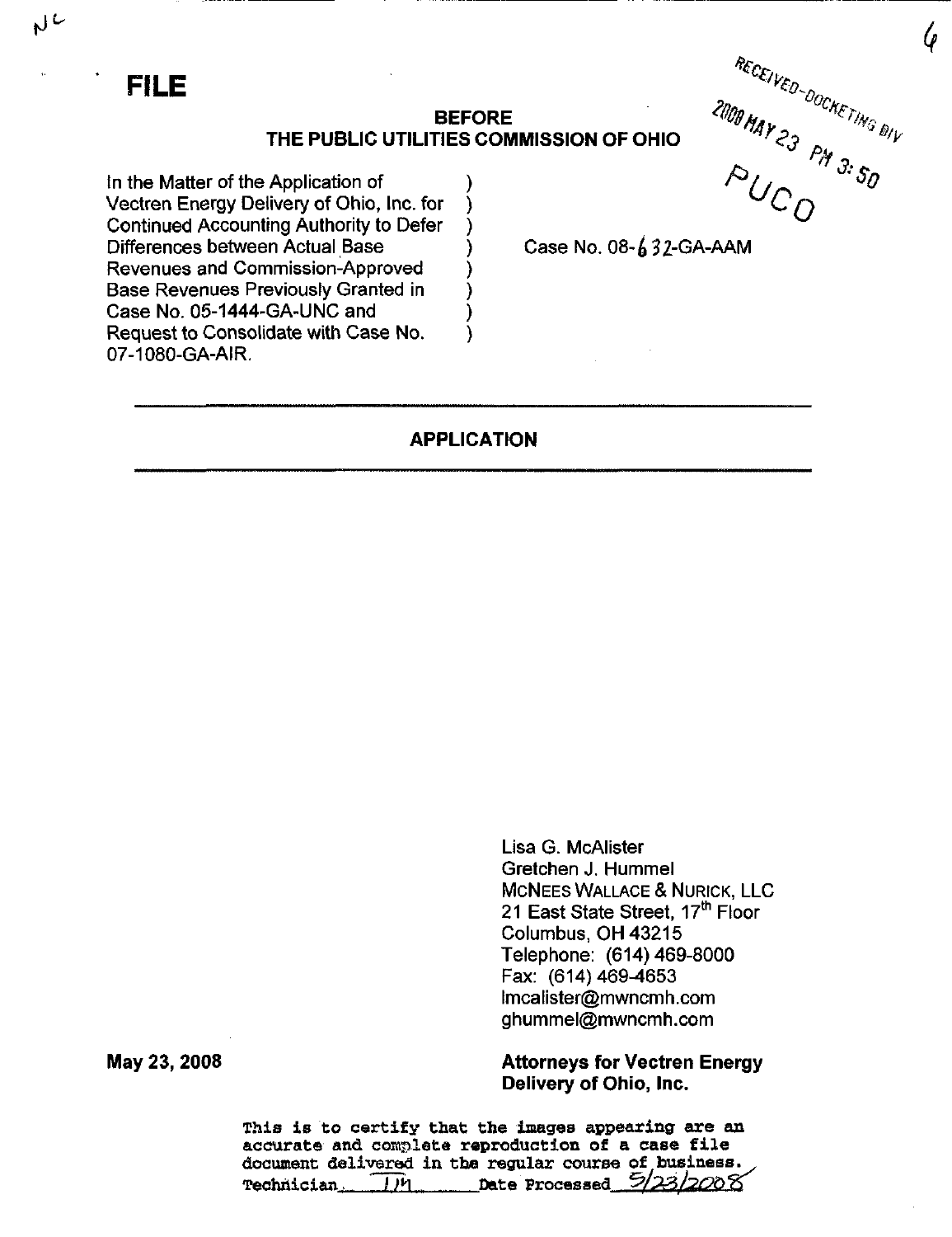# BEFORE THE PUBLIC UTILITIES COMMISSION OF OHIO

In the Matter of the Application of Vectren Energy Delivery of Ohio, Inc. for Continued Accounting Authority to Defer Differences between Actual Base Revenues and Commission-Approved Base Revenues Previously Granted in Case No. 05-1444-GA-UNC and Request to Consolidate with Case No. 07-1080-GA-AIR.

Case No. 08- -GA-AAM

# APPLICATION

 $\lambda$ 

Now comes Vectren Energy Delivery of Ohio, Inc. ("VEDO" or "Applicant") and respectfully requests the approval of the Public Utilities Commission of Ohio ("Commission") for continued accounting authority to defer differences between actual base revenues and Commission-approved base revenues as previously authorized in Case No. 05-1444-GA-UNC until resolution of VEDO's pending request to increase rates in Case No. 07-1080-GA-AIR. Additionally, VEDO respectfully requests that this Application be consolidated with Case No. 07-1080-GA-AIR. In support of these requests, VEDO states as follows:

- 1. Applicant is an Ohio corporation engaged in the business of providing natural gas service to customers in southwestern Ohio and, as such, is a public utility as defined by Section 4905.02 and 4905.03, Revised Code.
- 2. By Supplemental Opinion and Order dated June 27, 2007 in Case No. 05-1444-GA-UNC, the Commission approved an Amended Stipulation and Recommendation ("Stipulation") in which it approved, inter alia, a Sales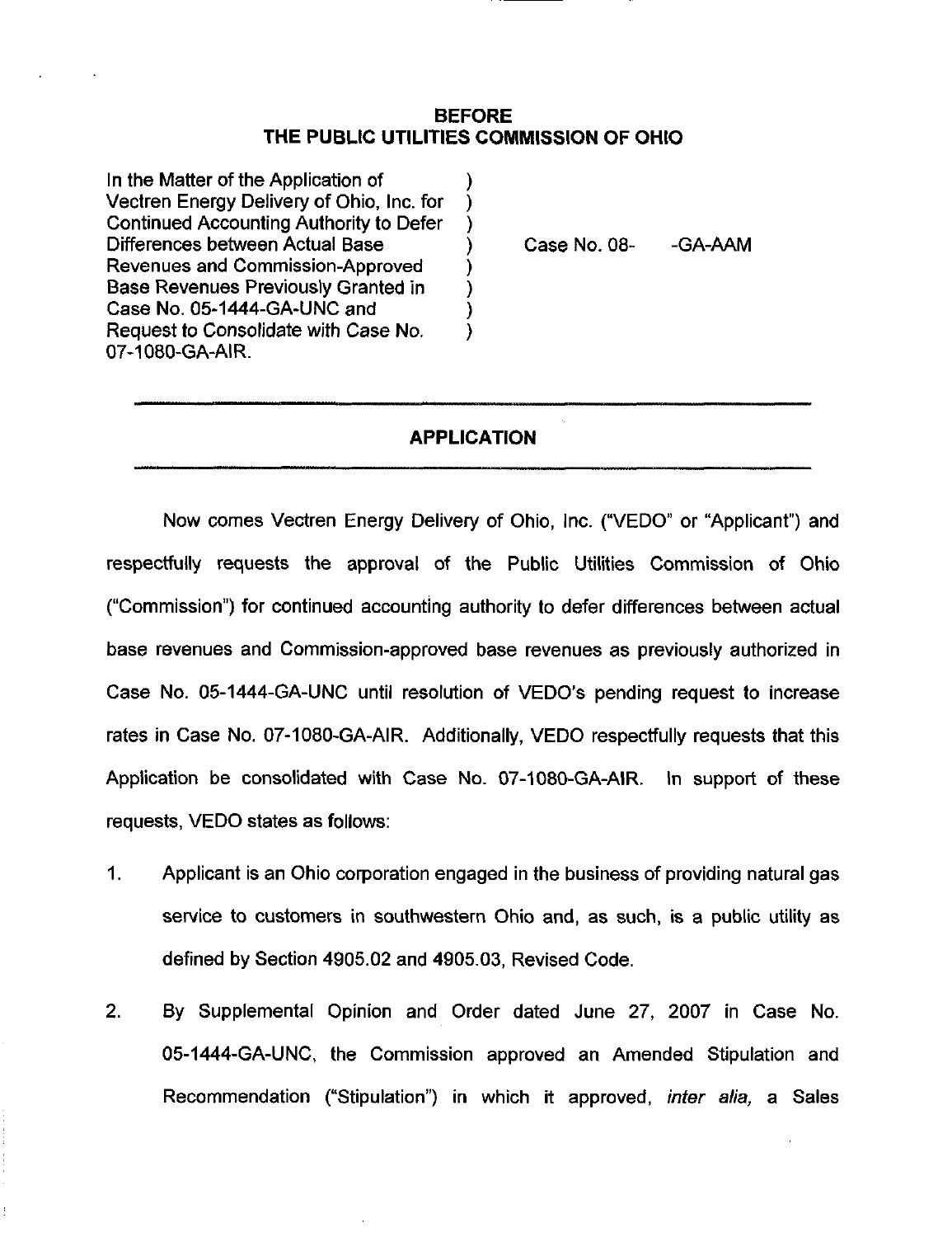Reconciliation Rider ("SRR") to recover the difference between VEDO's weathernormalized actual base revenues and the base revenues approved in VEDO's last rate case, Case No. 04-571-GA-AIR, as adjusted for customer additions, effective for two years. The Commission also granted VEDO authority to defer the differences between actual base revenues and previously-approved base revenues for subsequent recovery via the SRR. Additionally, the Stipulation provided for a two-year conservation program for low-income customers funded in the amount of \$2,000,000 by VEDO. Further, within the two-year period, VEDO was required to file an application with the Commission that includes a proposal to continue the program and a rate design proposal as an alternative to, or refinement of, existing mechanisms, which may be an application to increase rates.

- 3. The Stipulation explicitly provided that the approved deferrals would begin as of October 1, 2006. In the Matter of the Application of Vectren Energy Delivery of Ohio, Inc. for Approval, Pursuant to Revised Code Section 4929.11, of a Tariff to Recover Conservation Expenses and Decoupling Revenues Pursuant to Automatic Adjustment Mechanisms and for Such Accounting Authority as May Be Required to Defer Such Expenses and Revenues for Future Recovery through Such Adjustment Mechanisms, Case No. 05-1444-GA-UNC, Supplemental Opinion and Order at 6 (June 27, 2007).
- 4. The Commission's Supplemental Opinion and Order issued on June 27, 2007 in Case No. 05-1444-GA-UNC specifically stated that "neither the DSM [Demand Side Management] program nor the SRR may be extended without the approval

 $\boldsymbol{2}$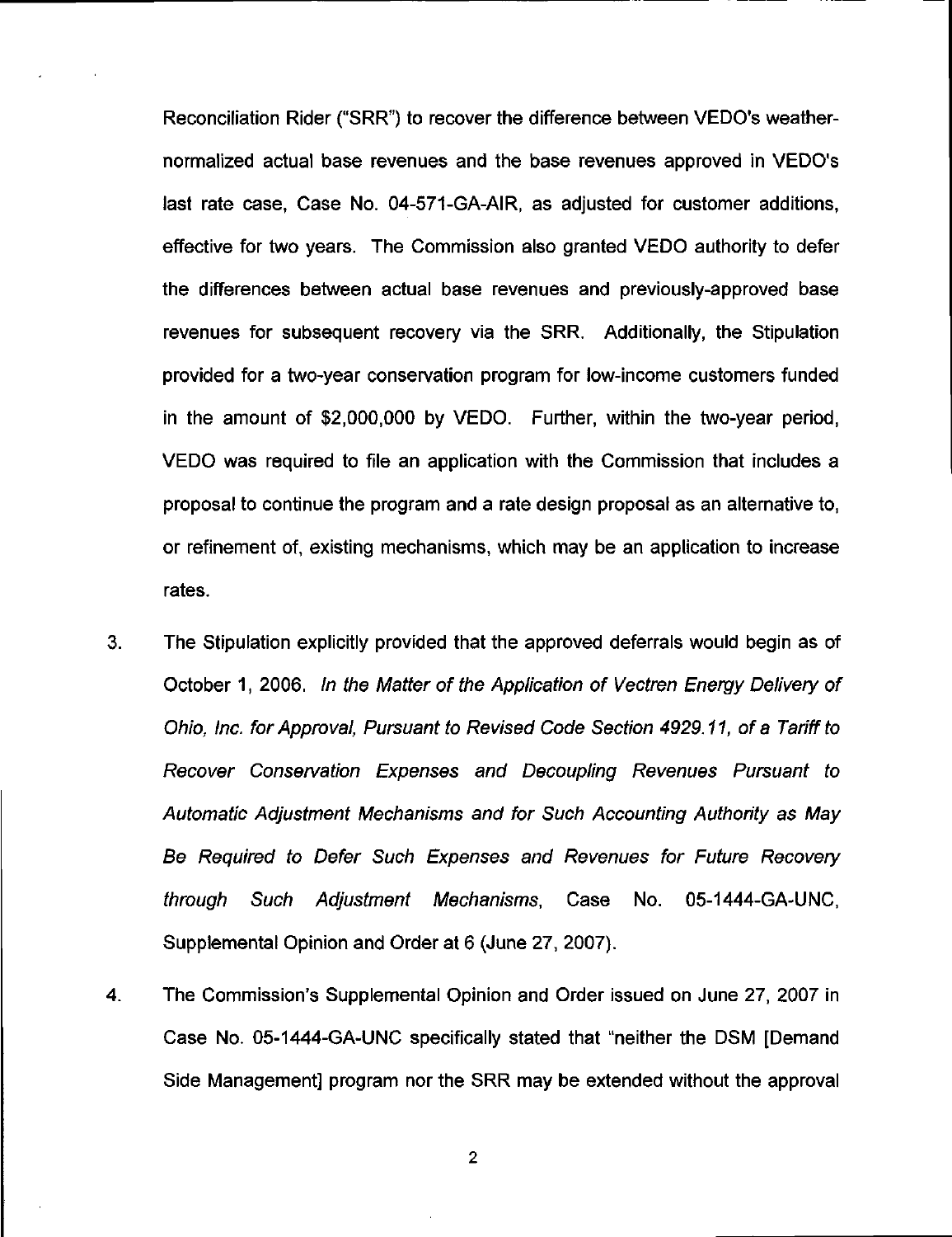of the Commission." Id. at 19 [citing Opinion and Order at 16 (September 13, 2006)].

- 5. On November 20, 2007, in Case No. 07-1080-GA-AIR, VEDO filed an application to increase rates that includes a proposal for a slightly revised SRR and additional deferral authority necessary to implement the new SRR, which is currently pending before the Commission. In the Matter of the Application of Vectren Energy Delivery of Ohio, Inc. For Approval of an Alternative Rate Plan for a Distribution Replacement Rider to Recover the Costs of a Program for the Accelerated Replacement of Cast Iron Mains and Bare Steel Mains and Service Lines, a Sales Reconciliation Rider to Collect Differences between Actual and Approved Revenues, and Inclusion in Operating Expense of the Costs of Certain System Reliability Programs, Case No. 07-1081-GA-ALT, Alt. Reg. Exhibit A (November 20, 2007). The  $275<sup>th</sup>$  day of the rate clock applicable to this rate application is August 21, 2008, which is 40 days prior to the September 30, 2008 expiration date of the two-year period of the relevant deferrals. In the Matter of the Application of Vectren Energy Delivery of Ohio, Inc. for Approval, Pursuant to Revised Code Section 4929.11, of a Tariff to Recover Conservation Expenses and Decoupling Revenues Pursuant to Automatic Adjustment Mechanisms and for Such Accounting Authority as May Be Required to Defer Such Expenses and Revenues for Future Recovery through Such Adjustment Mechanisms, Case No. 05-1444-GA-UNC, Supplemental Opinion and Order at 6 (June 27, 2007).
- 
- 6. At this point, it appears possible that a Commission order in VEDO's pending rate case will not be issued prior to the expiration of VEDO's deferral authority in

3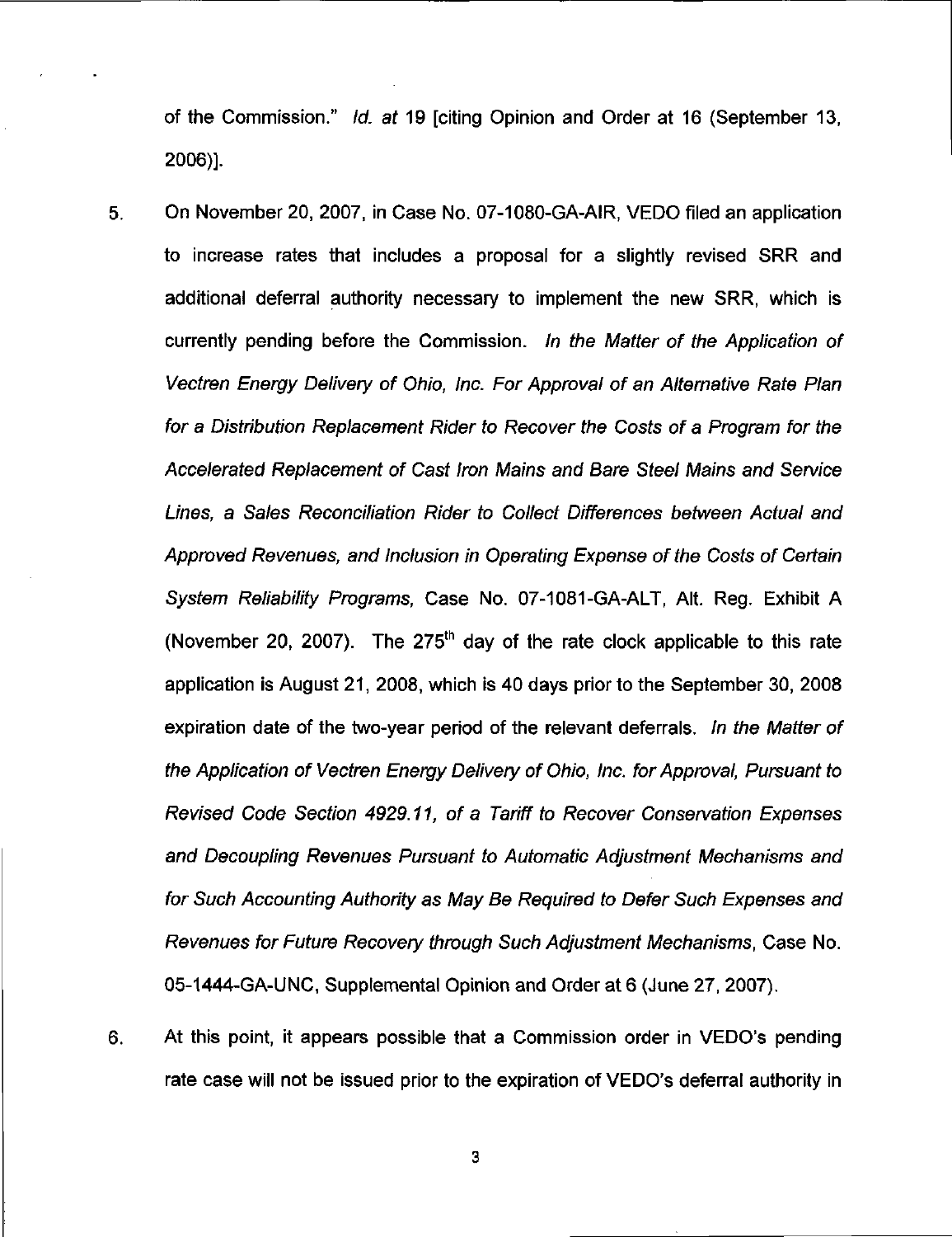Case No. 05-1444-GA-UNC, and there could be a period of time during which VEDO will be without the authority to defer the revenue differences for future recovery as contemplated in the pending rate case.

- 7. Accordingly, VEDO respectfully requests that the Commission continue its previously-granted authority to defer the differences between actual base revenues and Commission-approved base revenues in the same manner as authorized in Case No. 05-1444-GA-UNC for the period from October 1, 2008 until final resolution of the currently pending rate case (Case No. 07-1080-GA-AIR).
- 8. In the event that the continued deferral authority sought herein is granted, and only if recovery of the deferrals is ultimately approved, VEDO will continue funding the low-income conservation program authorized in Case No. 05-1444-GA-UNC on a pro rata basis for a period beginning on the effective date of the continued deferral and ending on the date on which the rates set in Case No. 07-1080-GA-AIR become effective.
- 9. Inasmuch as the deferral authority and conditional low-income conservation program funding addressed herein directly relate to issues raised by and to be resolved in VEDO's pending rate case, VEDO respectfully requests that this Application be consolidated with Case No. 07-1080-GA-AIR.

WHEREFORE, Vectren Energy Delivery of Ohio, Inc. respectfully requests that the Commission approve this Application for continued authority for deferrals as described above and that this Application be consolidated with Case No. 07-1080-GA-AIR for the reasons stated herein.

4